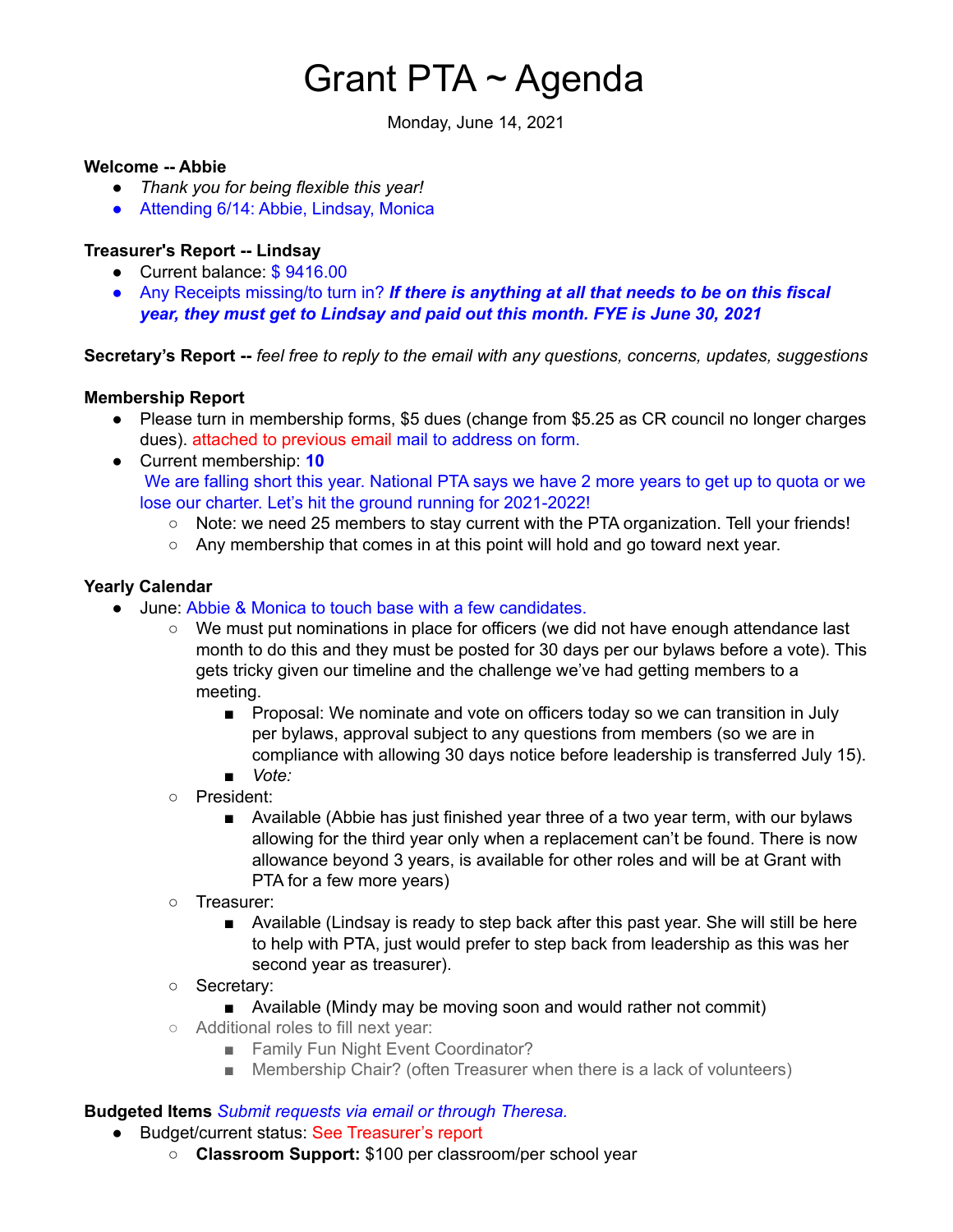*How many of these have come in? 6*

- **SPARC**: *next year? Kids sure missed it! Maybe NY -- HRS team is discussing how*
- **Library**: \$500 funds for buying new books/replacements done.
- **anything over the amounts above, must be proposed in person at a meeting/to the PTA board.**

**Grant PTA Family Fun Night - Mindy**

• No summer activities planned

## **Fall Fundraiser**

- Kickoff on Thursday, 9/9. (in person or video, pending district guidelines)
- End selling on Monday, 9/27.
- *● Compile orders (all PTA members available helps!) Th 9/30/tbd*
- Have the top 2 copies of the order forms ready for pickup by 10/1.
- Delivery on Monday, 11/1 at 2:00 PM. We will haul the non frozen items to the classrooms and the frozen in the cafeteria. (pending district guidelines) Pickup after school – 6:00 PM.

**Winter/Spring Fundraiser (TABLED until 2021-2022)**

- Meal fundraisers (local restaurants)? Chick Fil A? Papa Murpheys? Anyone with connections please send us contact info.
- HyVee Coupon books? Sell in March or April?
	- These are for sale and need a couple days lead time to order. Pay \$5 sell for \$15
- $\bullet$  Readathon or virtual walk a thon?
- Explore: let us know when/if you plan a fundraiser and we will coordinate to not overlap
- FB fundraiser? *We can't add a donate button on our page but an individual could still run one. We have access to Member Hub through PTA but need to set up Stripe to do this (Summer?)*

# **T-Shirts/School Spirit items**

- *● Inventory is in PTA closet, by size*
	- Black only, Limited to sizes on hand, \$5
	- **○ Remainder to be given out at Kindergarten camp in August**
- Discussion in future about providing Grant shirts for all students? Spring? What do we have available for that? -- *Fall back to school celebration?*
	- Design -- our art teacher may be interested in doing this!
	- Ordering -- let us know how and when you want to do this, Monica

# **Approved purchases**

- Kona Ice was a blast! Some remote students made it as well (the campus messenger had a glitch but we tried to include everyone!
- Field Day Olympics was a great way to end the year. So much fun! The medals turned out great and sent them off to summer with a piece of Grant spirit to take home!

# **Principal's Updates**

- Already starting planning for next year with the team.
- We got certification as Level 1 HRS (High Reliability Schools)! Working on Level 2 starting next school year (focuses more on curriculum etc)
- Construction has started on new bathrooms (front office area). These will be ADA compliant and similar to the ones by the recess doors.
- The portable is scheduled to come in a few weeks. Monica will share the news on the school FB page when it arrives!
- Possible need for a new shed NY. It survived the derecho being on the other side of the building but haven't verified if things inside stayed dry or not and it has been "on the list" -- PTA may be able to help with that NY